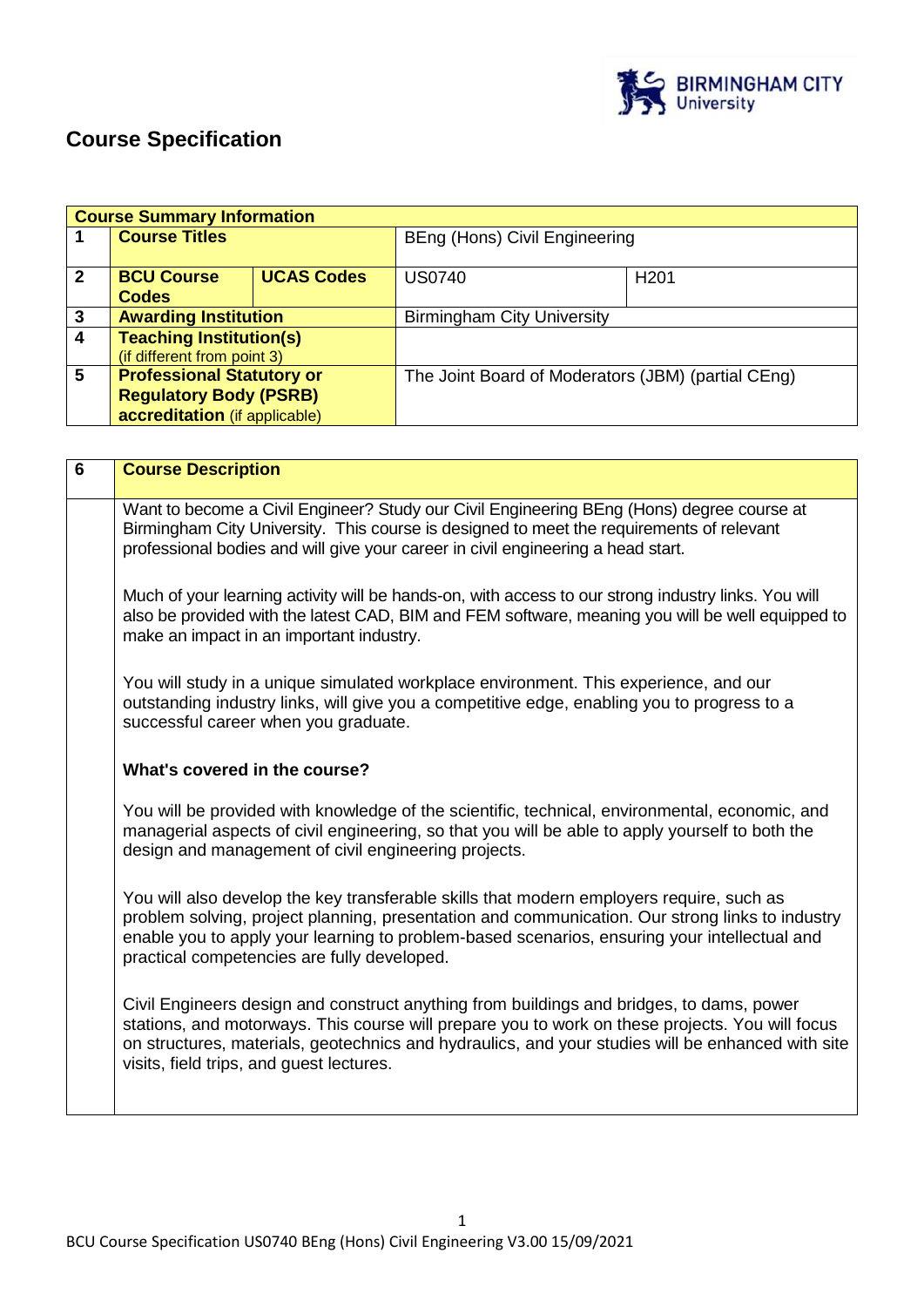

|    | <b>Course Awards</b>                                                                              |              |                                  |
|----|---------------------------------------------------------------------------------------------------|--------------|----------------------------------|
| 7a | <b>Possible Final Awards for the Civil Engineering course</b>                                     | <b>Level</b> | <b>Credits</b><br><b>Awarded</b> |
|    | Bachelor of Engineering with Honours Civil Engineering                                            | 6            | 360                              |
|    | Bachelor of Engineering with Honours Civil Engineering with<br><b>Professional Placement Year</b> | 6            | 480                              |
| 7b | Possible Exit Awards and Credits Awarded for the Civil Engineering course                         |              |                                  |
|    | Certificate of Higher Education Civil Engineering                                                 |              | 120                              |
|    | Diploma of Higher Education Civil Engineering                                                     | 5            | 240                              |
|    | <b>Bachelor of Engineering Civil Engineering</b>                                                  | 6            | 300                              |

| <b>Derogation from the University Regulations</b> |
|---------------------------------------------------|
| Not applicable                                    |
|                                                   |

| 9                             | <b>Delivery Patterns</b> |                    |                          |               |
|-------------------------------|--------------------------|--------------------|--------------------------|---------------|
|                               | <b>Mode(s) of Study</b>  | <b>Location</b>    | <b>Duration of Study</b> | Code          |
|                               | BEng (Hons) Full Time    | <b>City Centre</b> | 3 years                  | <b>US0740</b> |
|                               | BEng (Hons) with         | <b>City Centre</b> | 4 years                  | <b>US1152</b> |
| <b>Professional Placement</b> |                          |                    |                          |               |
| Year                          |                          |                    |                          |               |

## **10 Entry Requirements**

The admission requirements for this course are stated on the course page of the BCU website at <https://www.bcu.ac.uk/>or may be found by searching for the course entry profile located on the UCAS website.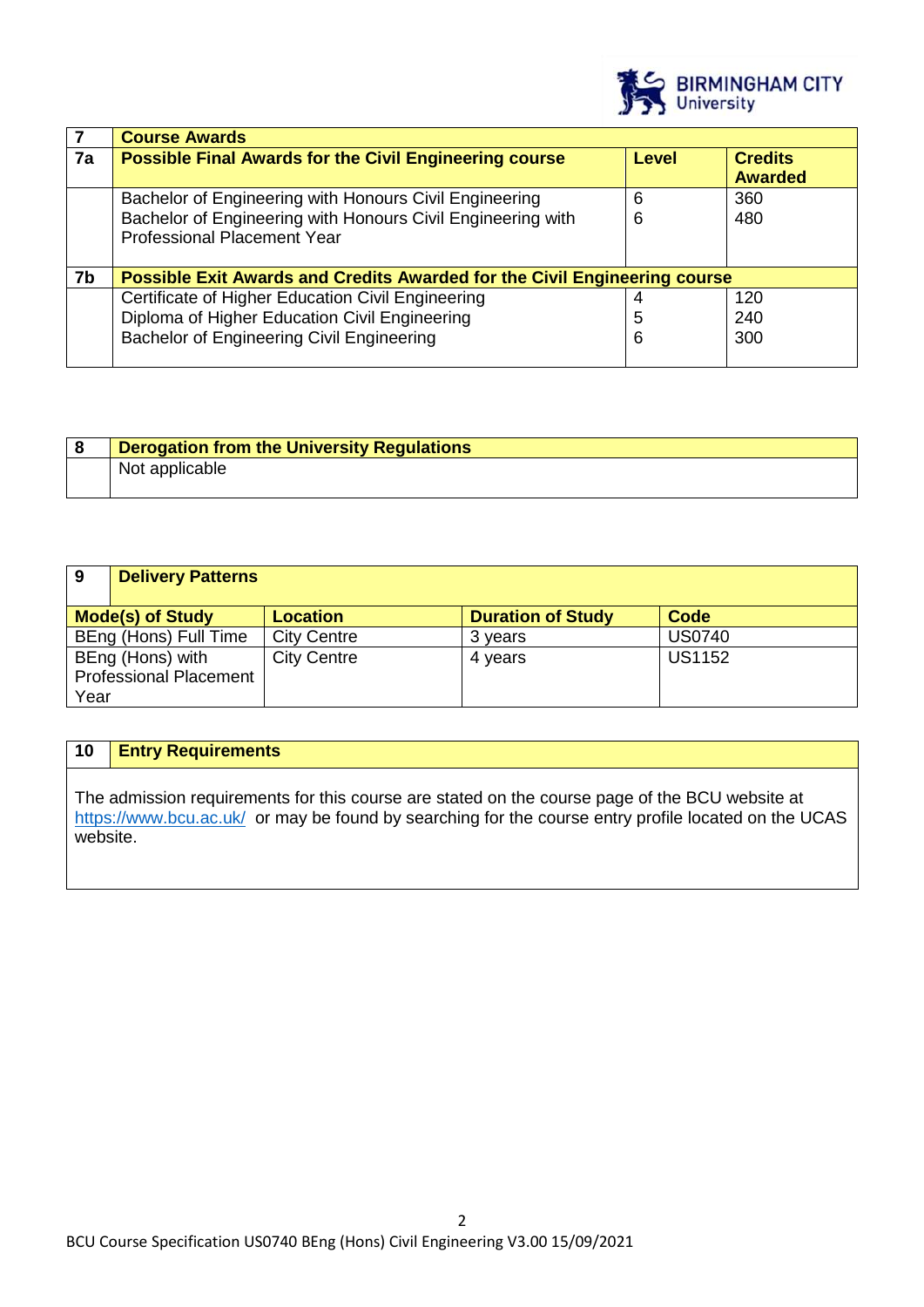

| 11                      | <b>Course Learning Outcomes</b>                                                                                                                                                           |
|-------------------------|-------------------------------------------------------------------------------------------------------------------------------------------------------------------------------------------|
|                         | Knowledge & Understanding                                                                                                                                                                 |
|                         |                                                                                                                                                                                           |
| $\mathbf 1$             | Apply scientific principles, theories, and design processes and methods that underpin civil                                                                                               |
|                         | engineering and its branches (structural, geotechnical, water, and transportation).                                                                                                       |
| $\overline{2}$          | Apply analytical, numerical, and computational techniques used to model, simulate, design, and                                                                                            |
|                         | develop solutions to civil engineering problems.                                                                                                                                          |
| $\overline{\mathbf{3}}$ | Use and critically appraise business, organisational, teamwork, and management practices in                                                                                               |
|                         | industries based on civil engineering.<br><b>Cognitive &amp; Intellectual Skills</b>                                                                                                      |
|                         |                                                                                                                                                                                           |
| $\overline{\mathbf{5}}$ | Argue rationally and draw independent conclusions based on a rigorous, analytical, and critical                                                                                           |
|                         | approach.                                                                                                                                                                                 |
| $6\phantom{1}$          | Critically appraise the usefulness of new technologies and the changes in civil engineering                                                                                               |
| $\overline{7}$          | practice.                                                                                                                                                                                 |
|                         | Develop innovative designs and solutions based on a broad range of scientific principles in<br>order to meet a specification, while taking into account commercial risks and constraints, |
|                         | contractual issues, and environmental impact.                                                                                                                                             |
|                         | <b>Practical &amp; Professional Skills</b>                                                                                                                                                |
|                         |                                                                                                                                                                                           |
| 9                       | Demonstrate practical engineering skills in the use appropriate laboratory and workshop                                                                                                   |
|                         | equipment, following appropriate Health & Safety guidelines.                                                                                                                              |
| 10                      | Use digital technology for the modelling, analysis, and design of civil engineering projects,                                                                                             |
|                         | recognising their limitations and being aware of the directions for future development.                                                                                                   |
| $\overline{11}$         | Apply industry Codes of Practice, including national and international standards, as well as the                                                                                          |
|                         | relevant Health & Safety regulation.                                                                                                                                                      |
|                         | <b>Key Transferable Skills</b>                                                                                                                                                            |
| 13                      | Participate effectively in group working activities in a leadership role, being able to undertake                                                                                         |
|                         | most of the technical functions within the group and managing the delivery of a plan under                                                                                                |
|                         | changing circumstances in a timely fashion.                                                                                                                                               |
| 14                      | Integrate a wide range of data from a variety of sources in order to solve a range of engineering                                                                                         |
|                         | problems, apply knowledge and understanding to challenging situations, while being aware of                                                                                               |
|                         | the limitations of the solution.                                                                                                                                                          |
| 15                      | Make effective use of information and communications technologies, including use of the                                                                                                   |
|                         | internet, standard office applications, and a range of civil engineering-specific software                                                                                                |
|                         | packages.                                                                                                                                                                                 |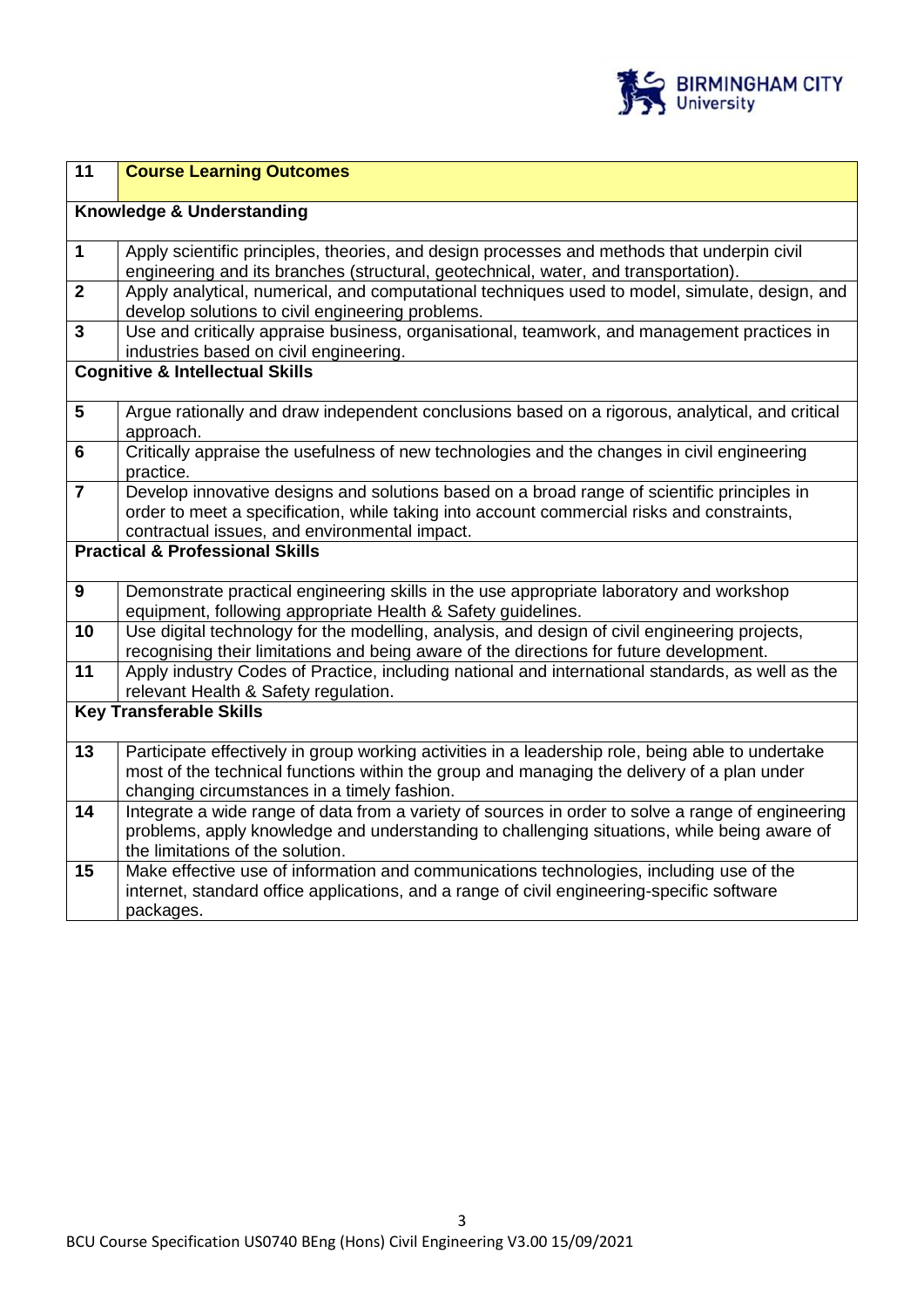

| <b>Module Code</b>                                                                                                             | <b>Module Name</b>                                                                                                                                                                                                                                                                           | <b>Credit Value</b> |
|--------------------------------------------------------------------------------------------------------------------------------|----------------------------------------------------------------------------------------------------------------------------------------------------------------------------------------------------------------------------------------------------------------------------------------------|---------------------|
| <b>ENG4091</b>                                                                                                                 | <b>Engineering Principles 1</b>                                                                                                                                                                                                                                                              | 20                  |
| <b>ENG4124</b>                                                                                                                 | <b>Mathematical Modelling 1</b>                                                                                                                                                                                                                                                              | 20                  |
| <b>ENG4094</b>                                                                                                                 | <b>Engineering Principles 2</b>                                                                                                                                                                                                                                                              | 20                  |
| <b>ENG4093</b>                                                                                                                 | <b>Engineering Practice</b>                                                                                                                                                                                                                                                                  | 20                  |
| <b>ENG4125</b>                                                                                                                 | <b>Mathematical Modelling 2</b>                                                                                                                                                                                                                                                              | 20                  |
| <b>ENG4096</b>                                                                                                                 | <b>Integrated Engineering Project</b>                                                                                                                                                                                                                                                        | 20                  |
|                                                                                                                                |                                                                                                                                                                                                                                                                                              |                     |
|                                                                                                                                |                                                                                                                                                                                                                                                                                              |                     |
|                                                                                                                                | <b>Module Name</b>                                                                                                                                                                                                                                                                           | <b>Credit Value</b> |
|                                                                                                                                | <b>Structures 1</b>                                                                                                                                                                                                                                                                          | 20                  |
|                                                                                                                                | <b>Soil Mechanics</b>                                                                                                                                                                                                                                                                        | 20                  |
|                                                                                                                                | <b>Numerical Analysis</b>                                                                                                                                                                                                                                                                    | 20                  |
|                                                                                                                                | <b>Civil Engineering Materials</b>                                                                                                                                                                                                                                                           | 20                  |
|                                                                                                                                | <b>Civil Engineering Applications</b><br><b>Integrated Digital Design for Complex Structures</b>                                                                                                                                                                                             | 20<br>20            |
| <b>Module Code</b><br><b>BNV5124</b><br><b>BNV5123</b><br><b>ENG5099</b><br><b>BNV5132</b><br><b>BNV5121</b><br><b>BNV5120</b> | <b>Professional Placement Year (optional)</b><br>In order to qualify for the award of Bachelor of Engineering with Honours Civil<br>Engineering with Professional Placement Year, a student must successfully complete all<br>of the modules listed as well as the following Level 5 module: |                     |
| <b>Module Code</b>                                                                                                             | <b>Module Name</b>                                                                                                                                                                                                                                                                           | <b>Credit Value</b> |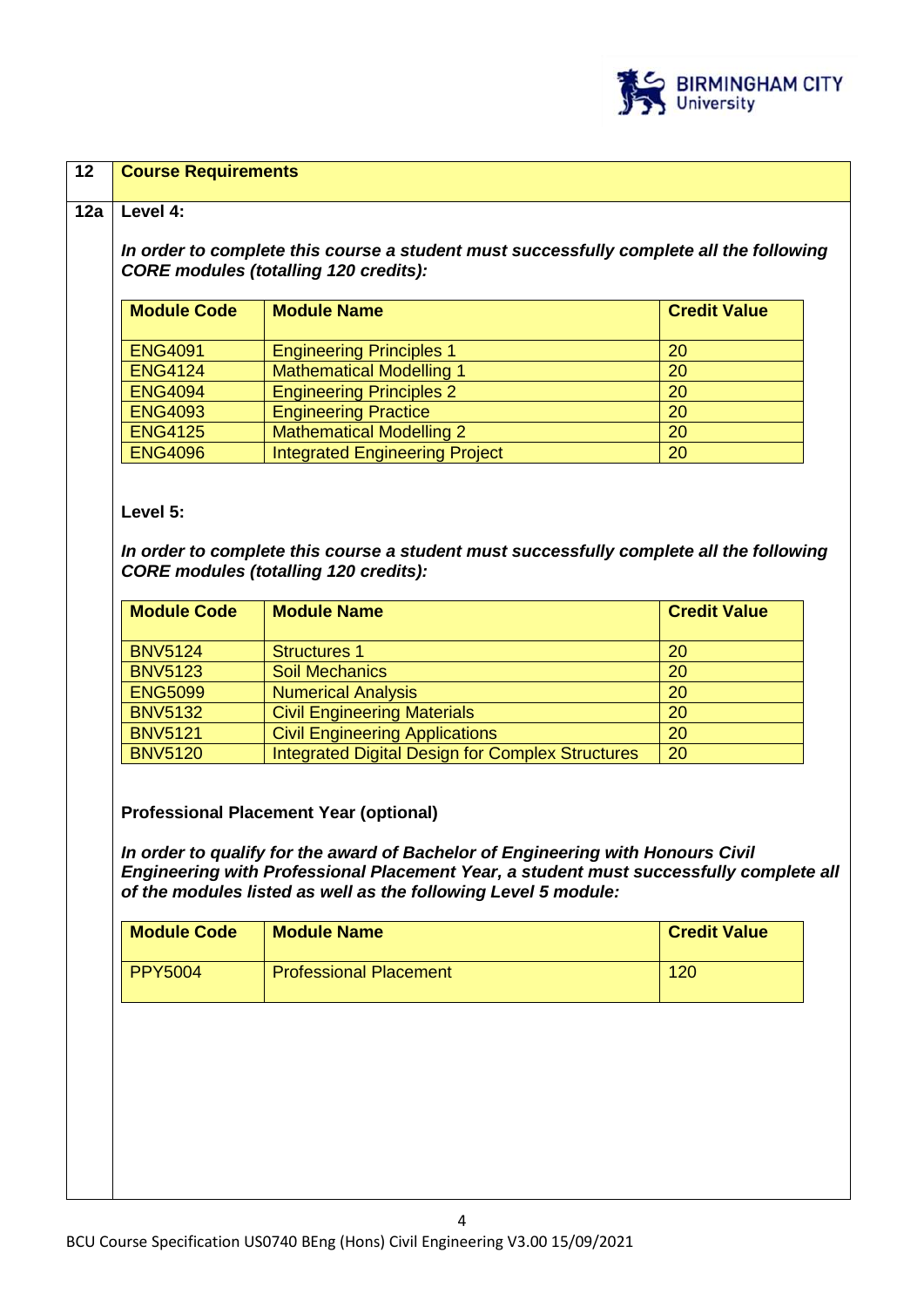

## **Level 6:**

*In order to complete this course a student must successfully complete all the following CORE modules (totalling 120 credits):*

| <b>Module Code</b> | <b>Module Name</b>                          | <b>Credit Value</b> |
|--------------------|---------------------------------------------|---------------------|
| <b>BNV6131</b>     | <b>Hydraulics and Drainage</b>              | <b>20</b>           |
| <b>BNV6132</b>     | <b>Geotechnical Engineering</b>             | <b>20</b>           |
| <b>BNV6135</b>     | <b>Structures 2</b>                         | 20                  |
| <b>BNV6134</b>     | <b>Advanced Analysis and Design Methods</b> | 20                  |
| <b>BNV6200</b>     | <b>Individual Honours Project</b>           | 40                  |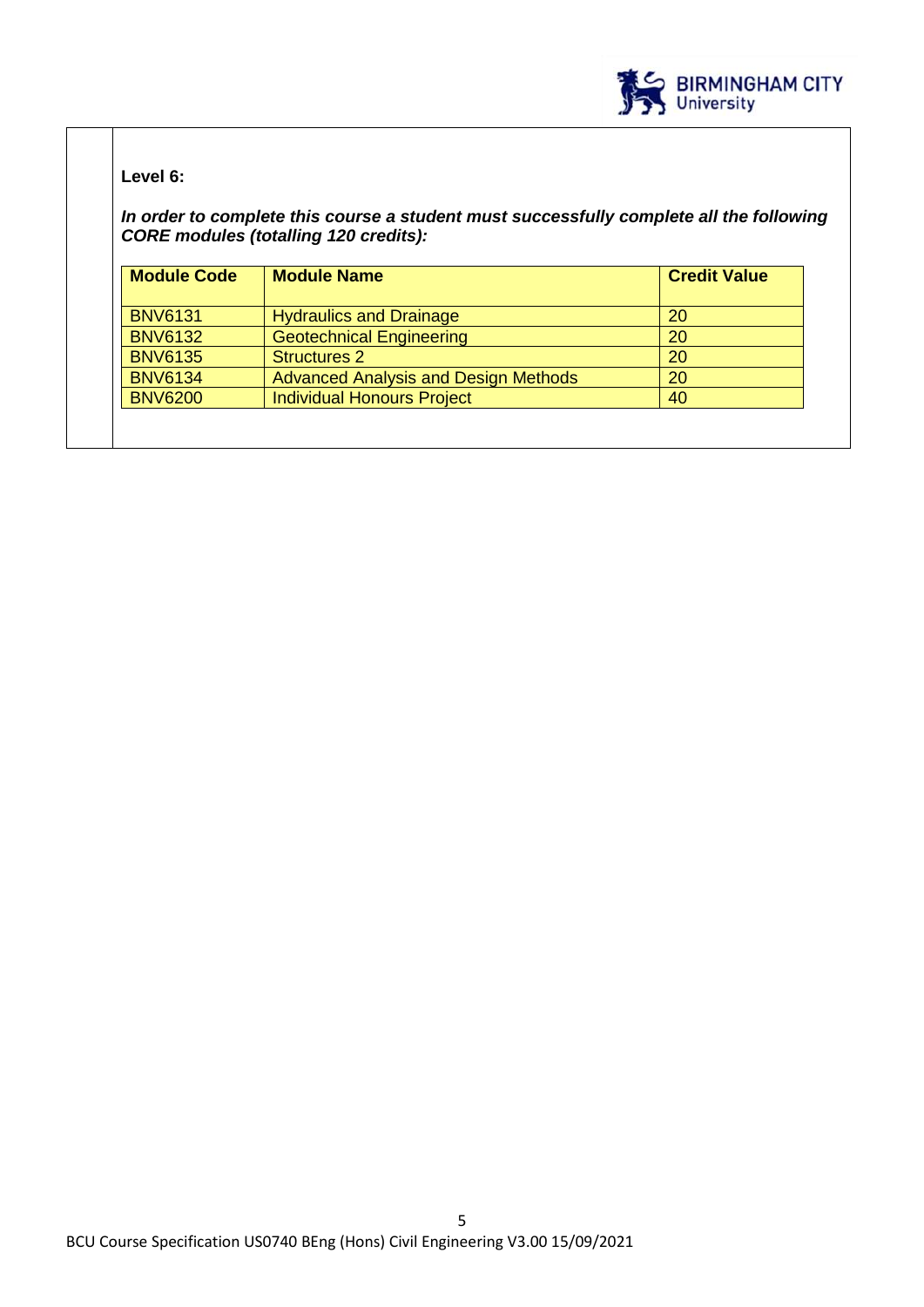

## **12b Structure Diagram**

## **Level 4 Year 1**

| <b>SEMESTER ONE</b>                   | <b>SEMESTER TWO</b>                         |  |
|---------------------------------------|---------------------------------------------|--|
| Engineering Principles 1 (20 credits) | Engineering Principles 2 (20 credits)       |  |
| Mathematical Modelling 1 (20 credits) | Mathematical Modelling 2 (20 credits)       |  |
| Engineering Practice (20 credits)     | Integrated Engineering Project (20 credits) |  |

## **Level 5 Year 2**

| <b>SEMESTER ONE</b>             | <b>SEMESTER TWO</b>                                              |
|---------------------------------|------------------------------------------------------------------|
| Structures 1 (20 credits)       | Civil Engineering Materials (20 credits)                         |
| Soil Mechanics (20 credits)     | Civil Engineering Applications (20 credits)                      |
| Numerical Analysis (20 credits) | Integrated Digital Design for Complex Structures<br>(20 credits) |

## **Professional Placement Year 3 (optional) Professional Placement Module (120 credits)**

#### **Level 6 Year 4**

| <b>SEMESTER ONE</b>                     | <b>SEMESTER TWO</b>                                  |
|-----------------------------------------|------------------------------------------------------|
| Structures 2 (20 credits)               | Geotechnical Engineering (20 credits)                |
| Hydraulics and Drainage (20 credits)    | Advanced Analysis and Design Methods (20<br>credits) |
| Individual Honours Project (40 credits) |                                                      |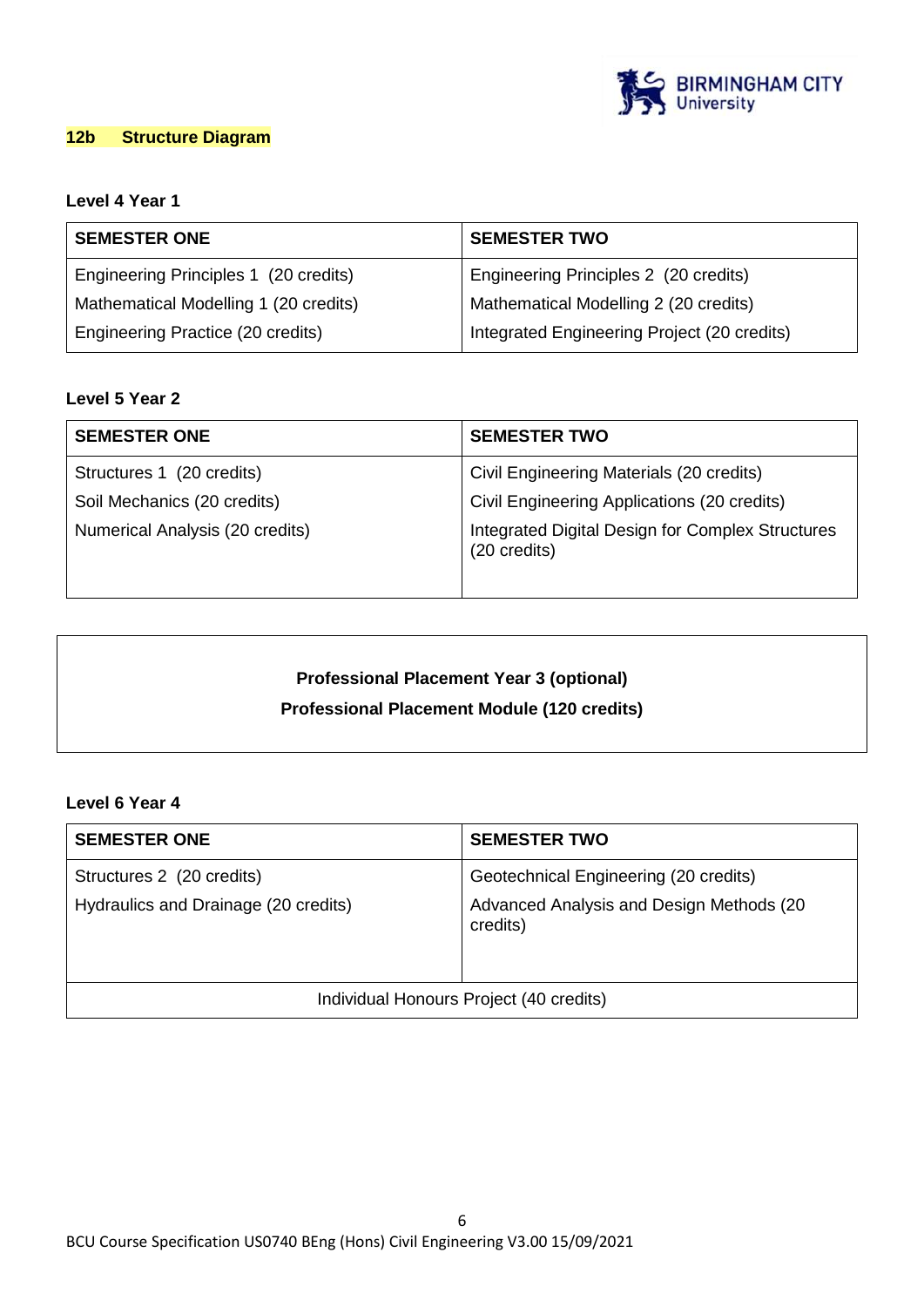

#### **13 Overall Student Workload and Balance of Assessment**

Overall student *workload* consists of class contact hours, independent learning and assessment activity, with each credit taken equating to a total study time of around 10 hours. While actual contact hours may depend on the optional modules selected, the following information gives an indication of how much time students will need to allocate to different activities at each level of the course.

- *Scheduled Learning* includes lectures, practical classes and workshops, contact time specified in timetable
- *Directed Learning* includes placements, work-based learning, external visits, on-line activity, Graduate+, peer learning
- *Private Study* includes preparation for exams

The *balance of assessment* by mode of assessment (e.g. coursework, exam and in-person) depends to some extent on the optional modules chosen by students. The approximate percentage of the course assessed by coursework, exam and in-person is shown below.

#### **Level 4**

#### **Workload**

#### **35% time spent in timetabled teaching and learning activity**

| <b>Activity</b>      | <b>Number of Hours</b> |
|----------------------|------------------------|
| Scheduled Learning   | 432                    |
| Directed Learning    |                        |
| <b>Private Study</b> | 768                    |
| <b>Total Hours</b>   | 1200                   |

## **Balance of Assessment**

| <b>Assessment Mode</b> | Percentage |
|------------------------|------------|
| <b>Coursework</b>      | 30%        |
| Exam                   | 47%        |
| In-Person              | 23%        |

#### **Level 5**

#### **Workload**

#### **24% time spent in timetabled teaching and learning activity**

| <b>Activity</b>      | <b>Number of Hours</b> |
|----------------------|------------------------|
| Scheduled Learning   | 288                    |
| Directed Learning    | 214                    |
| <b>Private Study</b> | 698                    |
| <b>Total Hours</b>   | 1200                   |

## **Balance of Assessment**

| <b>Assessment Mode</b> | Percentage |
|------------------------|------------|
| Coursework             | 40%        |
| Exam                   | 45%        |
| In-Person              | 15%        |